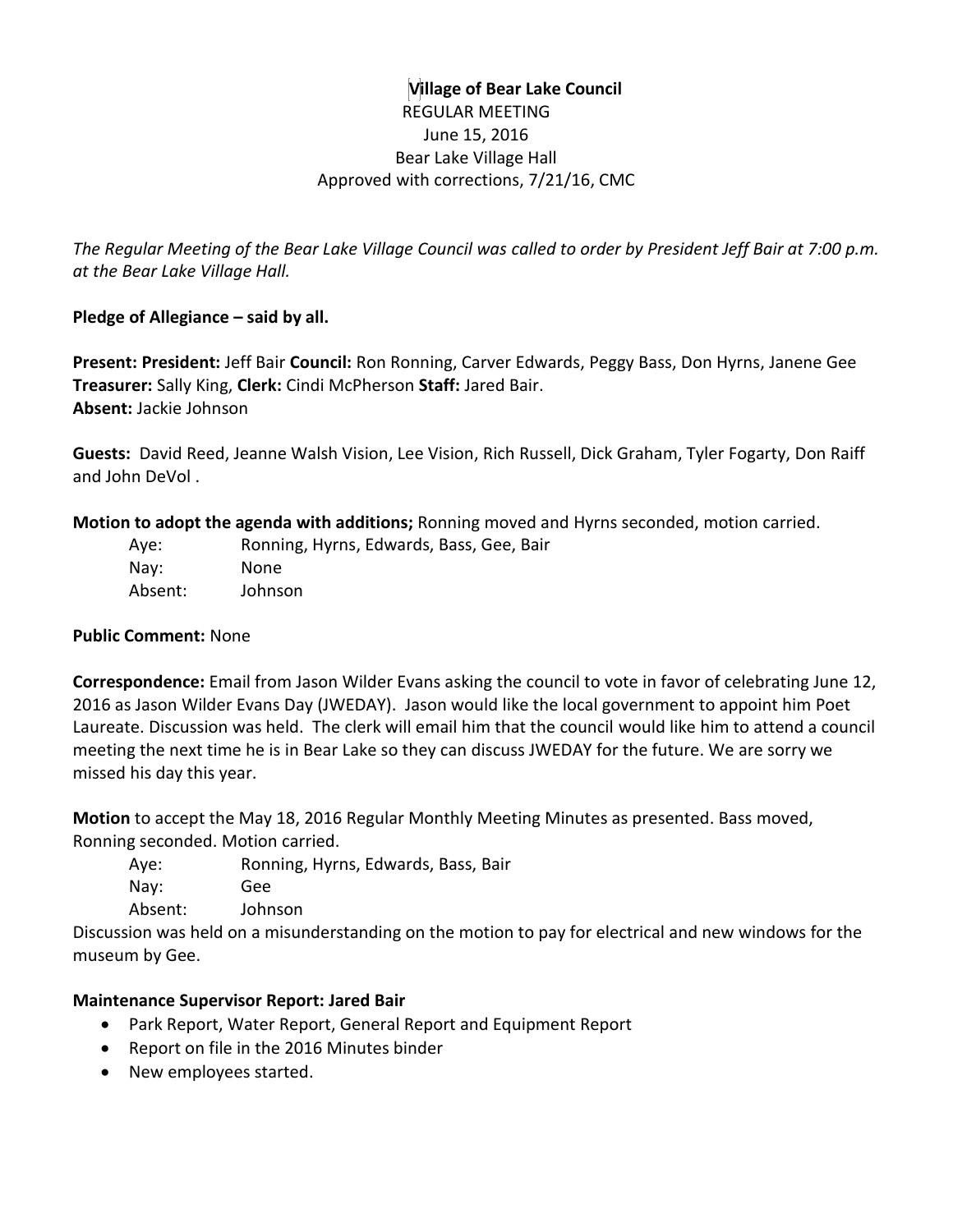#### **Treasurer's Report:**

- Amendment to General Fund Account Insurance & Bond for Michigan Municipal League (MML) property insurance payment for \$3,035. A transfer from Wages to Insurance & Bonds for \$3,500 to cover.
- Amendment to Water Fund Account Office Supplies for purchase of new computer \$586.95. A transfer of \$285.95 from Equipment Rental to Office Supplies to cover.
- Amendment to Water Fund Account Audit, for annual audit for \$309.32. A transfer from Equipment Rental of \$.32 to Audit to cover. A transfer from Equipment Rental of \$.32 to Audit to cover.
- Amendment to Park Fund Account Audit, for annual audit for \$309.32. A transfer from Equipment Rental of \$.32 to Audit to cover. A transfer from Postage of \$.32 to Audit to cover.
- Amendment to Minor Street Fund Repair & Maintenance Summer (\$511.50) and Winter (\$1,527.87). Total amount of bill to be transferred to Major Fund.

**Motion** to Amend the budget as stated above. Bass moved, Gee seconded. Motion carried.

- Aye: Ronning, Hyrns, Edwards, Gee, Bass, Bair
- Nay: None

**Treasurer's report** read by King and placed on file in the 2016 Minutes binder.

**Motion** to accept the Treasurer's Report, moved by Bass, Hyrns seconded Motion carried.

- Aye: Ronning, Hyrns, Edwards, Bass, Gee, Bair
- Nay: None

| <b>FUND NAME</b>            | <b>GRAND TOTAL</b>                     |
|-----------------------------|----------------------------------------|
| <b>Equipment Fund</b>       | 3,363.98                               |
| Minor Street Fund           | 21,229.98                              |
| Major Street Fund           | 38,144.78                              |
| Park Fund                   | 25,703.37                              |
| Water Fund                  | 17,508.09                              |
| General Fund                | 18,762.34                              |
| CD - Honor Bank - Park      | 32,746.12                              |
| MMA - water                 | 5,027.97 (Formerly Huntington Account) |
| Savings - Honor Bank- Equip | 25,983.64                              |

**Bills to be paid with correction & additions –** Ronning moved, Bass seconded, motion carried.

Aye: Ronning, Hyrns, Edwards, Bass, Gee, Bair

Nay: None

- List of "Bills to be Paid" is found at the end of this report.
- Discussion from guest, Jeanne Walsh, on whether the village will be passing the lawyer fees and interest fees on to the marina owner.

### **Reimbursement to the General Fund:**

|                   | Major Street 5/01/2015-5/30/2015 | \$00.00  |
|-------------------|----------------------------------|----------|
|                   | Minor Street 5/01/2015-5/30/2015 | \$00.00  |
| Park Fund         | 5/01/2015-5/30/2015              | \$876.50 |
| <b>Water Fund</b> | 5/01/2015-5/30/2015              | \$326.00 |

Total to transfer to General Fund=\$1,202.50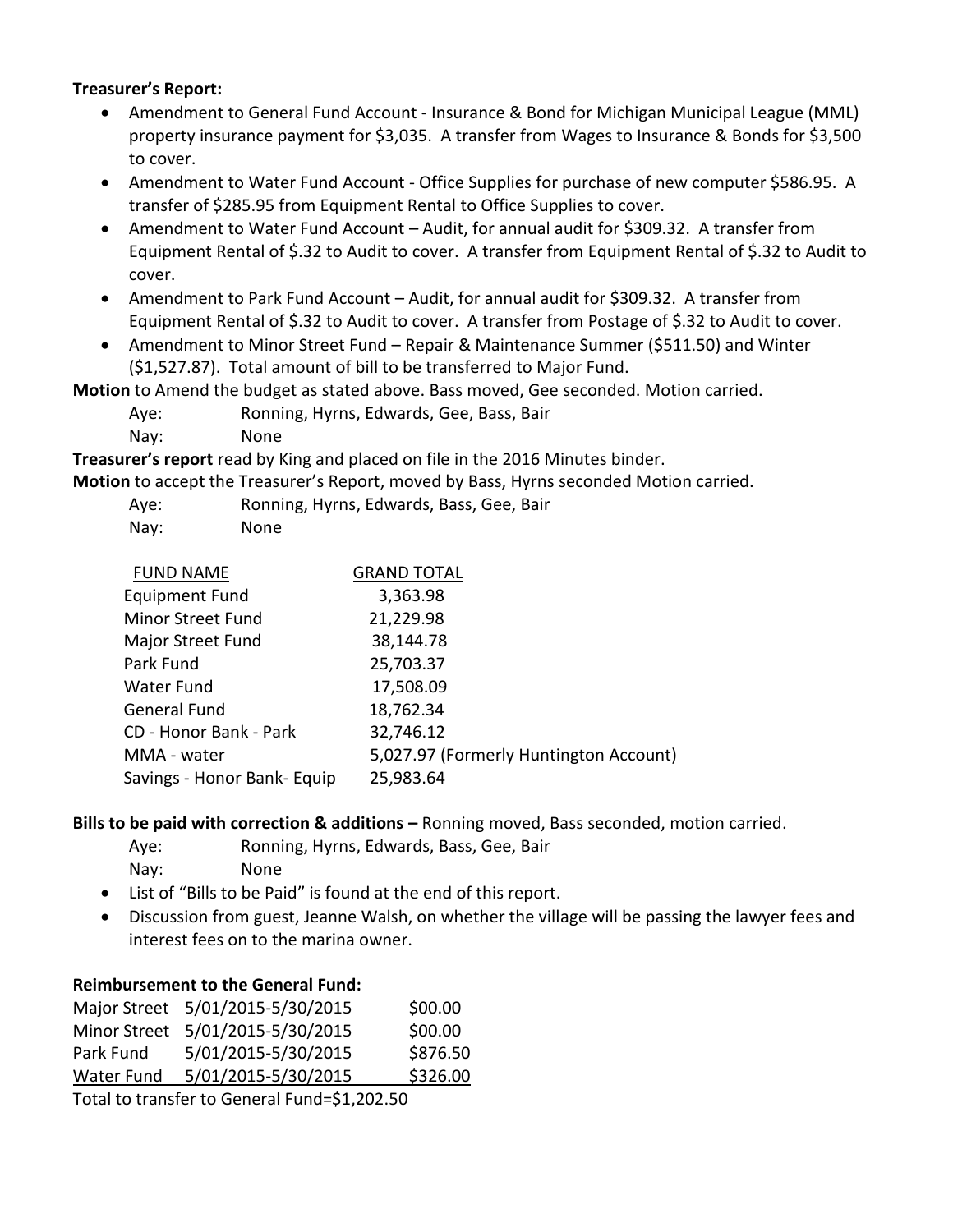**New Business:** This agenda item was moved forward due to time constraints of presenters

- Water Shed Alliance Rich Russell, Dick Graham(head of program) and college student Tyler Fogarty presented the council with plans on a Rain Garden at the village library. Graham explained how they plan to catch rain water from Virginia Street. They will need to cut two (2) trees down and cut the curb in that area. The trees are already dead and the Water Shed will take responsibility to cut them down. This is a low maintenance garden and they will be following Rob Carson's manual for rain gardens.
- **Motion** to allow Water Shed Alliance to move forward with the Rain Garden project @ the library and to cut down two (2) trees and cut the curb. Hyrns moved, Gee seconded. Motion carried.

Aye: Ronning, Hyrns, Edwards, Gee, Bass, Bair

| Nay:    | None    |
|---------|---------|
| Absent: | Johnson |

#### **COMMITTEE REPORTS:**

#### **Park:**

- Jeff Bair reported \$28.5K in sales so far.
- Maintenance crew is working with Allied for requirements on pad size for dumpster at park. This area will have a fence around it and contents will be emptied once a week.

#### **Trees:**

Mark Thompson took trees down as discussed.

### **Streets:**

Hot patching will be done as time & weather permit.

### **Water**:

• Bond Resolution to Purchase, Acquire, and Construct Improvements to the Water Supply System and to Publish Notice to Issue Revenue Bonds. Discussion was held. John DeVol , Fleis & VanderBrink Engineering, Inc., was present to answer questions

**Motion** was made to accept the bond resolution, moved by Ronning, seconded by Hyrns.

- Aye: Ronning, Hyrns, Edwards, Bass, Gee, Bair
- Nay: None
- Absent: Johnson
- Agreement Between Owners (Village of Bear Lake) and Engineers (Fleis & VandenBrink Engineering, Inc.) for Professional Services was signed by Jeff Bair. Village attorney, Randy Hyrns, and USDA representative did review & support this agreement.
	- **Motion** was made to sign the agreement between the village and engineers for professional services, moved by Hyrns, seconded by Gee. Bills to be presented to the board for above items.
	- Aye: Ronning, Hyrns, Edwards, Bass, Gee, Bair
	- Nay: None
	- Absent: Johnson
- **Motion** was made to accept the appointment of a Water Review Committee by Ronning, seconded by Bass. Committee members appointed: Treasurer, Sally King, Council member, Jackie Johnson and village business owner, Denise Hubbell. They The board will review and make recommendations to the Village Council as to the remedies, if any, and the Village Council shall make a binding decision. necessary, any water bill being disputed.
	- Aye: Ronning, Hyrns, Edwards, Bass, Gee, Bair
	- Nay: None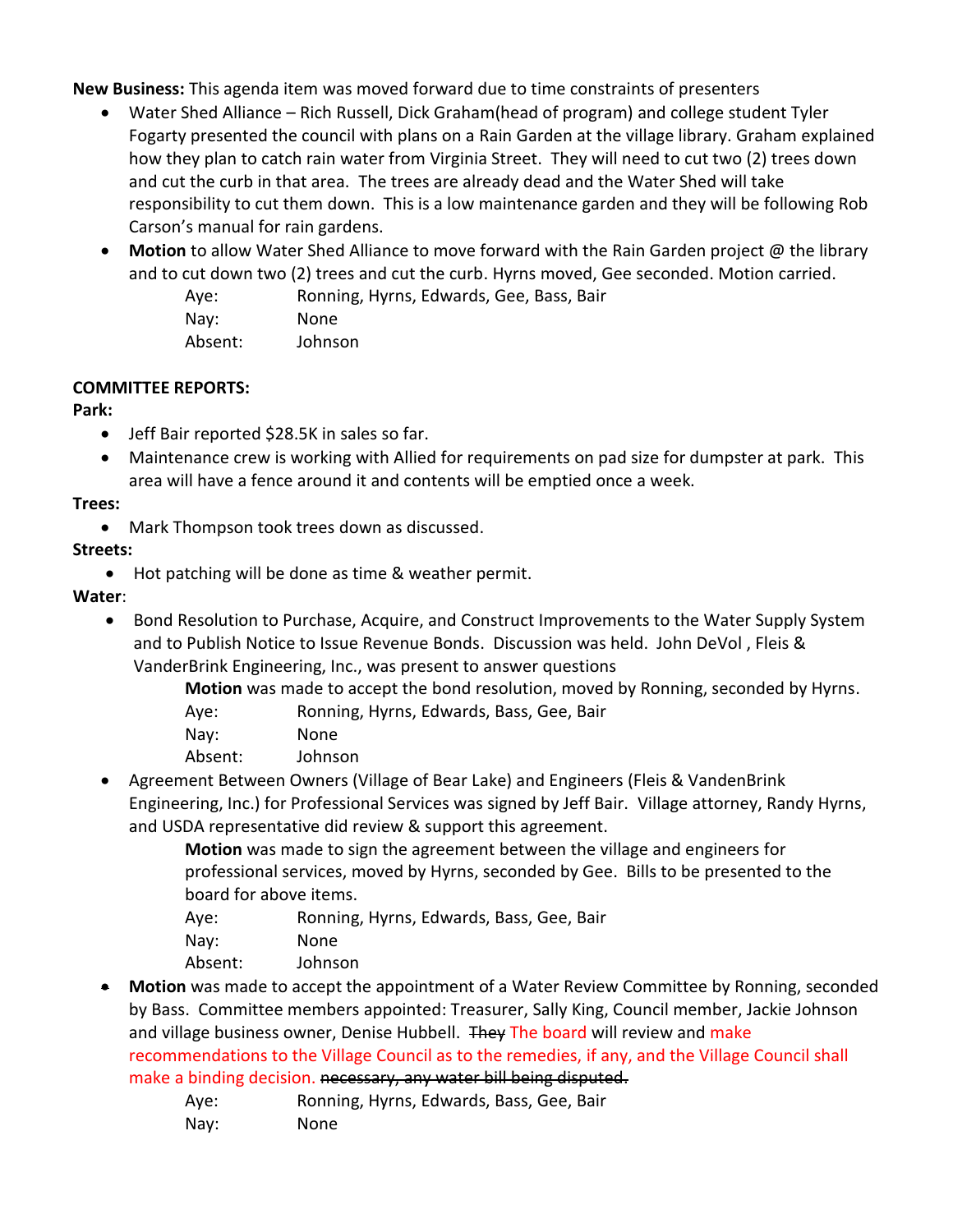Absent: Johnson

 Resolution to Participate , Joint Resolution to USDA to Determine Feasibility of Municipal Sewer Capacity. Brian Sousa from Wade Trim – spoke on resolution, there is no financial obligation with this resolution. Many area village/townships are looking at this also.

**Motion** was made to accept the resolution, moved by Ronning, seconded by Bass. Bills to be presented to the board for above items.

Aye: Ronning, Hyrns, Edwards, Bass, Gee, Bair

Nay: None

Absent: Johnson

Discussion was held to add: CONDITION: No monies to be spent without prior approval of the Village of Bear Lake Council.

 $\bullet$ 

**Equipment:** Jeff Bair reported that the grant for a newer plow truck is in, \$40K requested.

**Sidewalks:** Nothing from contractor, Jeff Bair said we may need to get new bids.

**Museum:** Jeff Bair reported they will take bids to wrap the steeple in vinyl and/or for painting.

**Blight/CABA**: No report. Discussion on variety/antique store, no outcome.

## **Planning Commission:** No report

### **OLD BUSINESS:**

- Fencing along water tower road is completed, cost \$1K
- Computer purchased for clerk, treasurer now has clerk's previous computer with Quick Books Pro 16 on it. Approval was given at May 2016 to purchase. Cost \$586.95
- Spicer Group No representation from Spicer Group, Jeff Bair reported on construction of village maintenance building.
- Amendment to increase the budget for Clean Up Programs from \$100.00 to \$800.00 to cover Community Clean Up Day, dumpster. \$700.00.

**Motion** was made to accept the admendment, moved by Bass, seconded by Ronning.

Aye: Ronning, Hyrns, Edwards, Bass, Gee, Bair

- Nay: None
- Absent: Johnson

Further discussion, additional donations have been received toward this event.

### **NEW BUSINESS:**

- Pickle Ball Courts Jeff Bair reported he has applied for a grant with AES for resurfacing the existing courts. Estimated cost is \$9K.
- Signage for village hall building. McPherson reported on pricing from Amor Sign Studios. Gee will also get quotes and report at July's council meeting.

## **PUBLIC COMMENT: None**

**COUNCIL MEMBERS:** Hyrns asked about bell in steeple, is it still there, can it be sold? Bell is no longer there.

## **Upcoming Events and Announcements:**

- US 31 Corridor Enhancement Meeting, June 29, 2016 Bear Lake Township Hall 4-6pm
- PlacePOP meeting, July 11, 2016 at Bear Lake Methodist Church 3pm 5pm
- Community Dinner at Bear Lake United Methodist Church on Thursday.